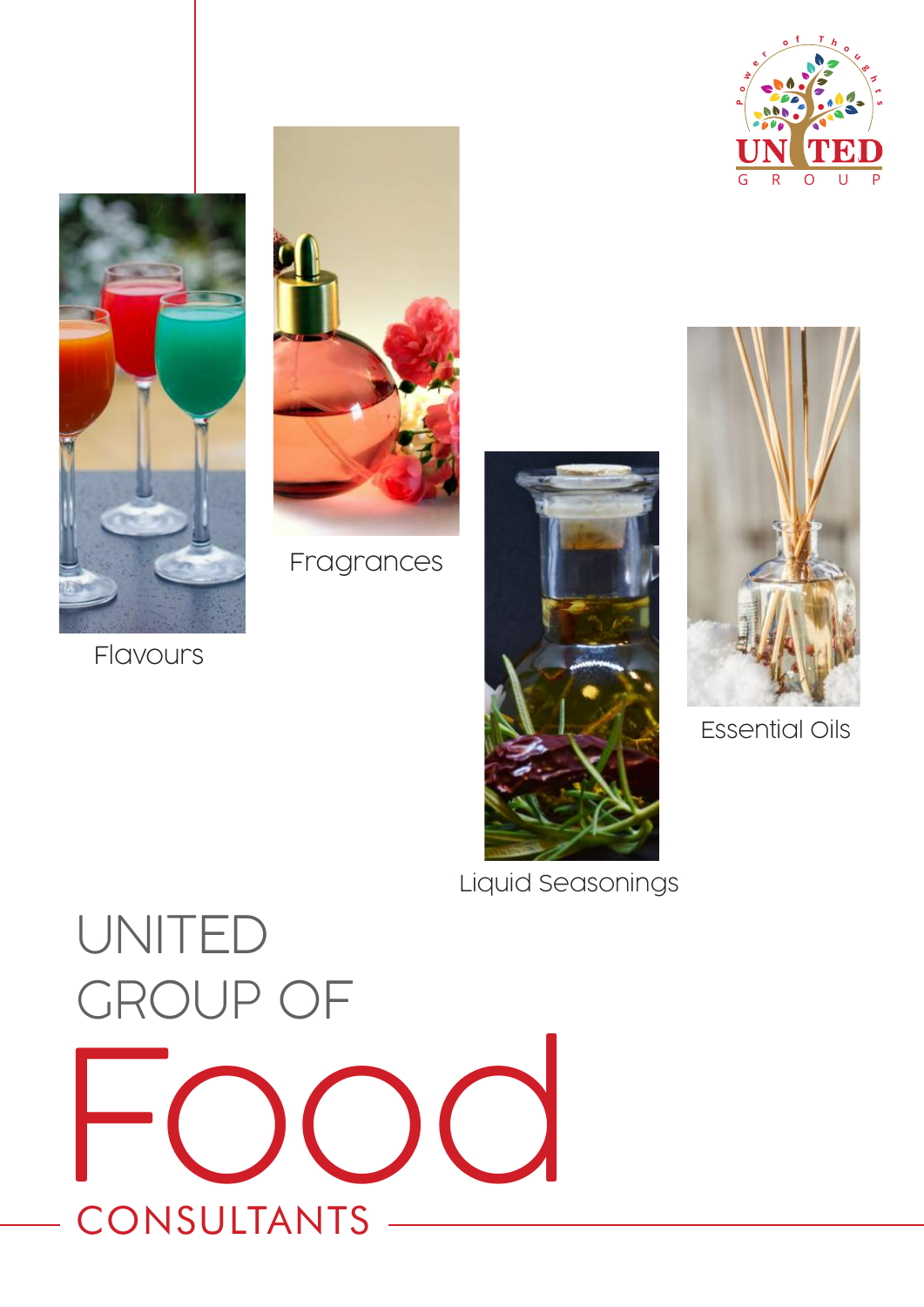# ABOUT US

United Group of Food Consultants, is a leading ingredient supplier to food & nutraceutical industry for an extensive range of taste and aroma solutions, including: flavours, extracts, oils, spice blends, liquid seasonings, essences, fragrances and aromatic compounds. **Our FSSAI Certied ingredient portfolio includes over 3000 products, made from natural and nature-identical, food-safe materials.**

Our experience and expertise in working with food manufacturers for almost 20 years allows us to supply innovative and economic ingredient solutions that are customised for client benefits such as **cost savings, improved ease of operations and new product development.**



INDUSTRIES WE SERVE Address:- B-143, 2nd Floor, Okhla Industrial Area Phase 1, Delhi - 110020 ( INDIA)





**Bakery Beverages**



 $E_{\rm eff} = 2.0$  , contactus  $\sim 91$  11  $\mu$  42420492/9330492/9330492/9330492/9330492/9330492/9330492/9330492/9330492/9330492/9330492/9330492/9330492/9330492/9330492/9330492/9330492/9330492/9330492/9330492/9330492/9330492/93



**Confectionary** 



**Cosmetics Health &** 



**Hospitality**



**Pharma**



**Sauces & Seasonings**

Address:- B-143, 2nd Floor, Okhla Industrial Area Phase 1, Delhi - 110020 ( INDIA)

Examples of the contactus of the surface of the 11 11 11 11 42420492.<br>Contactus of the contactus of the surface of the 11 4242049 11 4242049 11 4242049 11 4242049 11 11 42420 11 42

**Snacks**



**Tobacco** 



**Aromatic Products**<br>**Products**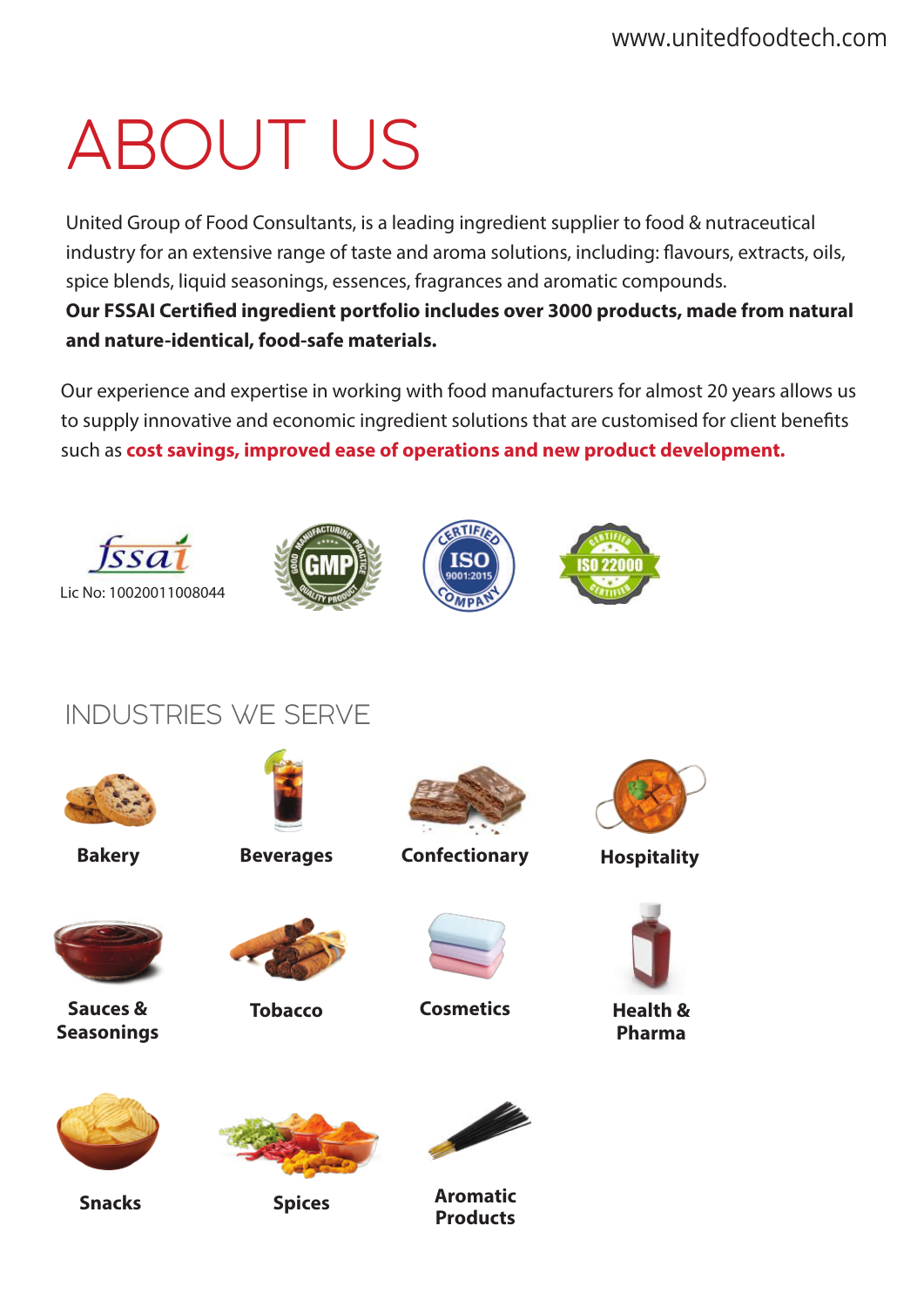# FLAVOURS (Liquid)

Ajwain/Carom Flavor Almond Flavor Anise Flavor Apple Flavor Apricot Flavor Banana Flavor Barbeque Chiken Flavor Basil And Cheese Flavor Basil Clove Ginger Big Cardamom Flavor Black Currant Blueberry Flavor Blueberry Mint Flavor Bubblegum Flavor Burnt Smoky Flavor Butter Bbq Sauce Butter Flavor Butter Flavor Cookies Butter Flavor Popcorn Butterscotch Flavor Capsicum Flavor Cardamom Flavor Cardamom Saffron Flavor Cardmom Flavor W/S Cardmom For Tea N Cinnamon for Tea Cardmom Sweet Supari Caramel Flavor Centre Fresh Mint Cheese Butter Cheese Garlic Flavor Cheese Onion Flavor

Cheese Tomato Flavor Cheese Tomato Garlic Flavor Chilli Butter Chocolate Flavor Cinnamon Flavor Cinnamon Flavor For Tea Clove Flavor Coco Milk Coco Milk Moisella Coco Vanilla Flavor Cocom Flavor Coconut Chutney Coconut Flavor Coconut Water Coffee Chocolate Coffee Flavor Cola Flavor Condensed Milk Cooked Tomato Flavor Cool Mint Coriander Flavor O/S Cream Flavor Creamy Milk Cumin Flavor Fanta Flv Fenugreek Flavor Fried Fish Masala Fruit Punch Fruity Beer Garden Mint Flaovr Garlic Butter Garlic Flavor W/S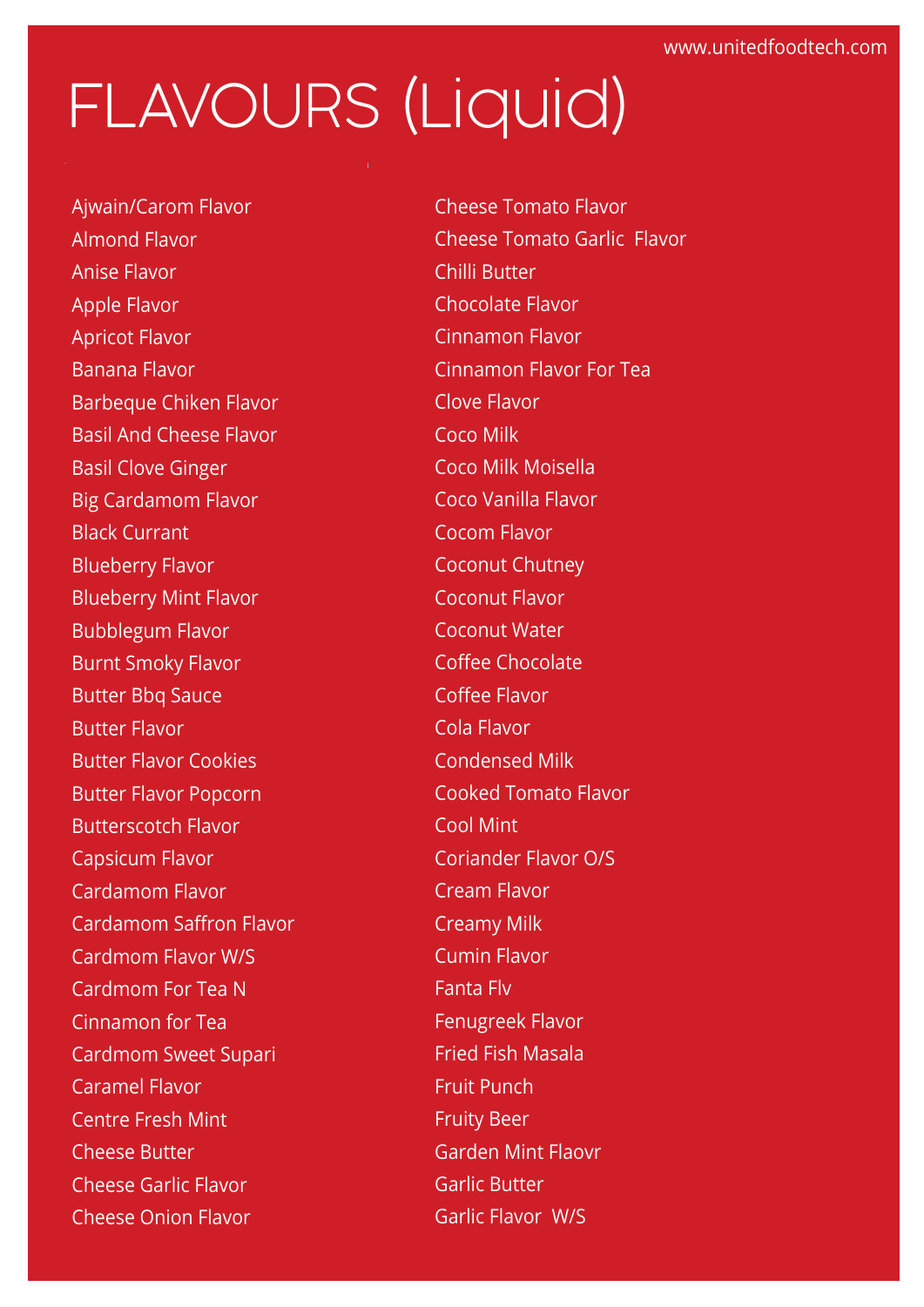## FLAVOURS (Liquid)

Garlic Rosted Ghee Flavor Ginger Flavor W/S Golden Kewra Flavor Grapes Flavor Green Apple Flavor Green Cardamom Flavor Green Guava Green Mango Flavor Green Tea Flavor Green Chilli Flavor Guava Flavor Gutkha Flavor Hing Flavor Hing Jeera Flavor Ice Lemon Mint Imli Flavor (N) Jaljeera Flavor Jamun Flavor **Jasmine** Jasmine & Basil Flavor For Tea Jasmine Flavor For Tea Kacha Aam Candy Kacha Aam Flavor Kachhi Keri (Raw Mango) Kajju Pista Flavor (Cashew Pistachio Blend) Kesar Pista Flavor (Saffron Pistachio Blend) Kewra Flavor Kewra For Tobacco Flavor Khas Flavor (Poppy Seeds) Khus Ice-Cream Cucumber Flavor

Lemon Chilli Lemon Chilli Cilantro Lemon Flavor Lemon For Tea Flavor Lemon Mint Lemon Orange Flavor Lemon Raspberry Lavender Lavender For Ice Cream Lime & Mint Litchi Litchi Flavor Ice Cream Litchi Natural Litchi Spcl Malai Kesar Flavor Manchurian Flavor Manchurian Magic Flavor Mango Flavor Mango Fruity Mango Ice Cream Flavor Menthol Flavor Milk Flavor Milk Shake Flavor Mint Chocalate Mint Flavor Mint Flavor Tooth Paste Mint Gum Mint Mojito Flavor Mix Berries Mix Fruit Flavor Mix Fruit Flavor Cream Morning Berries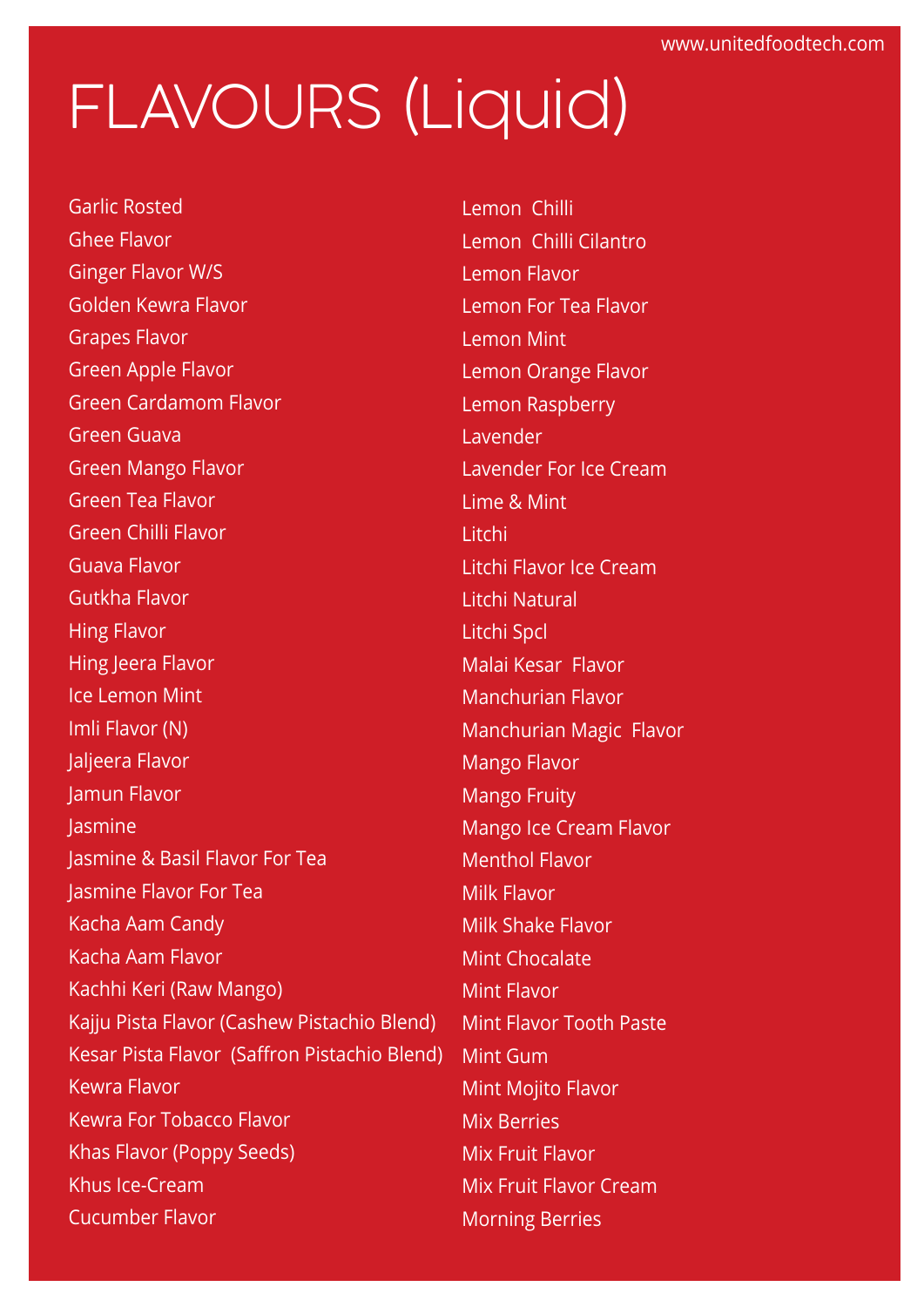# FLAVOURS (Liquid)

Morning Berries Mustard Flavor Mustard Flavor O/S Neem Tulsi Flavor Nutmeg Flavor Onion Flavor Onion Flavor W/S Orange Flavor Orange For Ice Cream Orange For Mirinda Orange Lemon Lime Orange Mint Flavor Oregano Flavour Paan Flavor Pan Chocolate Pan Masala Patato Chips Flavor Peach Flavor Peanut Flavour Peppermint Flavor Pine Apple Pine Apple Ice-Cream Pistachio Flavor Pomegranate Flavor Pudina Chutney Pudina Flavor Pudina Punch Flavor Pudina Treat Flavor Rajnigandha Pan Masala Rasberry Ice-Cream Red Rose Ripe Mango Chutney Flavor

Ripe Tomato Flavor Rose Flavour Rose Agra Rose Banaras Rose Flavor For Sweet Supari Rose For Ruhfja Roasted Onion Flavor Ruhafza Flavor Saffron Flavor Sandal Sandal - 2 For Supari Smoky Flavor Smoky Kabab Flavor Sour Basil Sour Cream & Onion Flavor Speamint Flavor Spearmint Tooth Paste Flavor Spring Onion Flavor Sprite Star Anise Flavor Strawberry - A Strawberry B Strawberry Ice-Cream Strawberry Mint Flaovr Supari Compound Sweet Kesar Sweet Orange Sweet Saffron Sweet Supari Flavor Sweet Tamarind Flavor Tandoori Flavor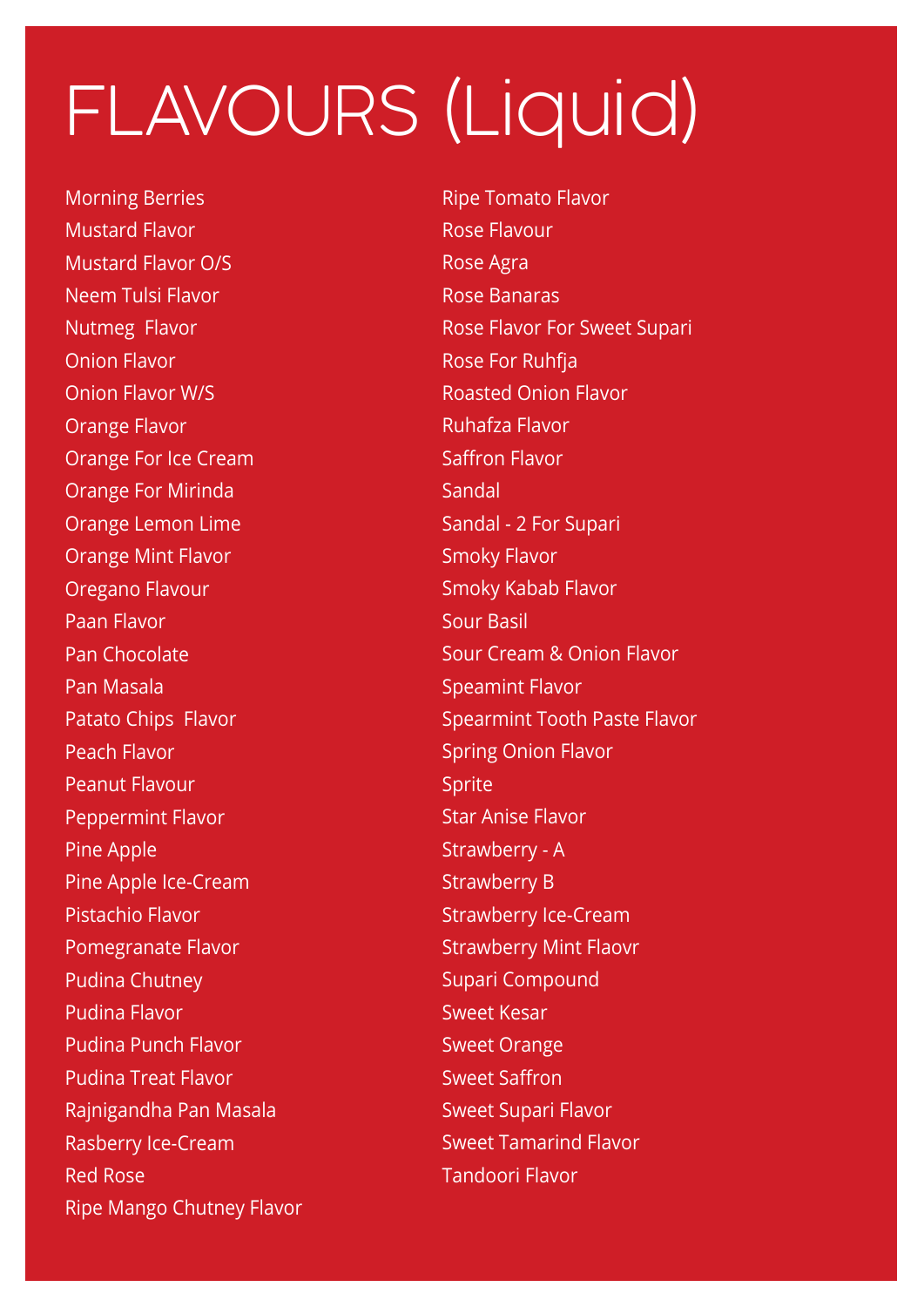## SEASONINGS (Liquid)

 Achari Khakra Achari Kurkure Achari Masti Ajwain Flavor Aloo Bhujia Barbeque Seasoning Barberry Rice Basil Cheese Bbq Sauce Bechamel Sauce Beef Bbq Bhelpuri Masala Blue Crax Butter Bbq Butter Cheese Garlic Cheese Jalapeno Flavor Cheese Onion Cheese Pudina Cheese Tomato Garlic Cheesy Pizza Chicken Mushroom Chilli Garlic Sauce Chilli Chicken Maggie Chilli Garlic Chilli Garlic With Butter Chilli Lemon Chilli Momos Chilliless Maggie Chinese Masala Chipotle Seasoning

 Coconut Chutney Continental Mix Continental Sauce Corn Soup Dal Makhni Dhania Chutney Aam Papad Masala European Poultry Rub Citrus Fenugreek Flavor Fesenjan Fried Chilli Fried Curry Leaf Fried Garlic Fried Onion Garlic Green Onion Green Salsa Verde Guava Seasoning Herb And Cheese Imli Italian Forest Jaljeera Ketchup Khatta Mitha Kurkure Lays Nacho Chilli Lemon Chiili Cilantro Lemon Chilli Lemon Pudina Lemon Seasoning Machurian Maggie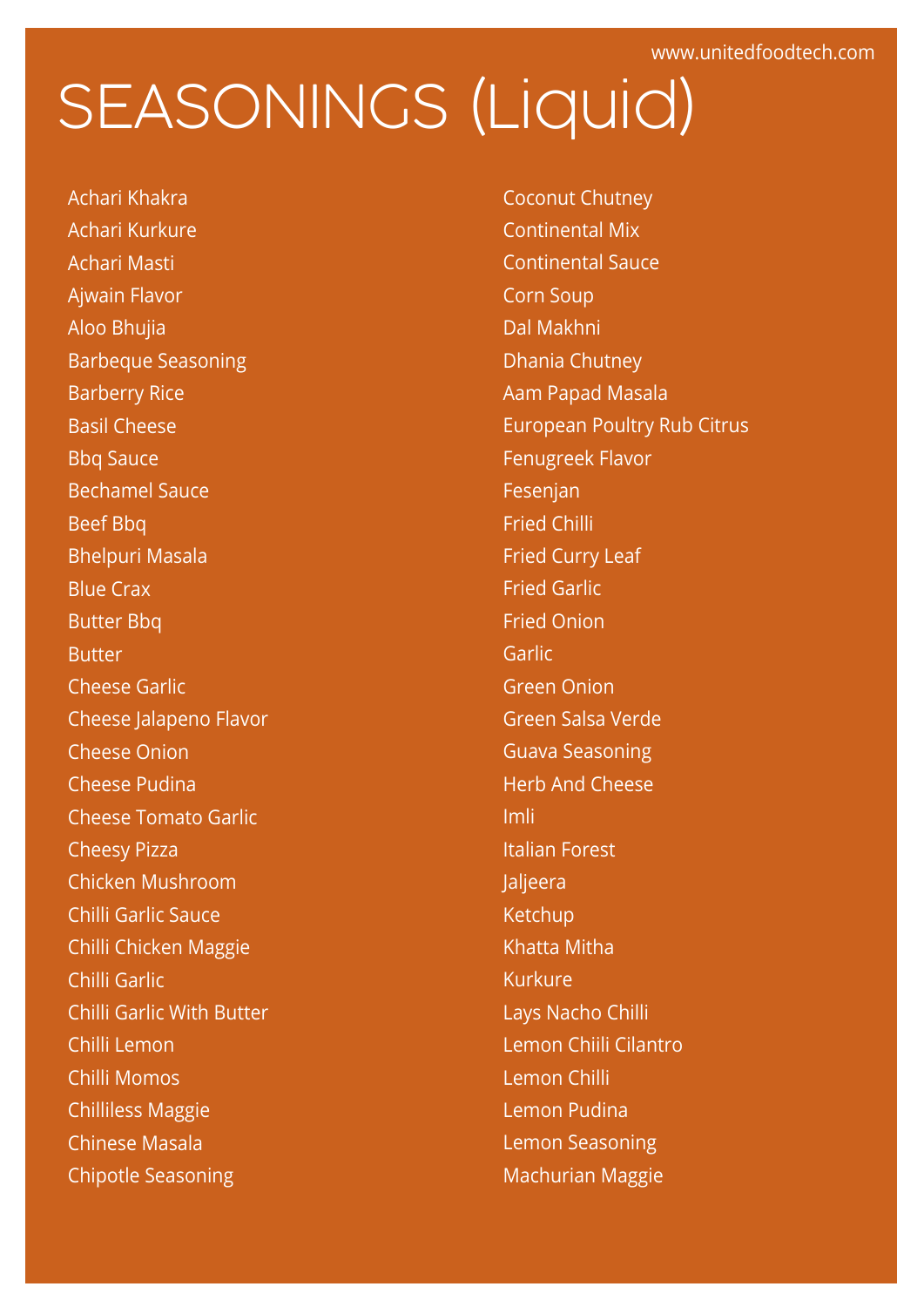## SEASONINGS (Liquid)

 Maggie Masala Magic Masala Mexican Chilli Milk Mutton Masala New Bbq Noodle Masala Onion Garlic Heat Stable W/S Orange Kurkure Masala Oregano Pani Puri Masala Pasta Masala Peanut Masala Peri Peri Maggie Peri Peri Spice Blend Persian Cuisine Pesto Sauce Pizza Khakra Pizza Sauce Pudina Treat Punjabi Tadka Rajma Chipotle Ripe Mango Chutney Salt Butter Som Tam Schezwan Blend Schzewan Maggie Shikanji Smoke Flavor Smoky Burnt Flavor Sour Cream N Onion

 Spicy Jalapeno Sriracah Seasoning Tandoori Seasoning Tangy Tomato Maggie Teriyaki Thai Chilli Thai Sauce Tom Yam Kung Tomato Crax Tomato Ketchup Seasoning Tomato Noodles Tomato Pasta Tomato Quesso Tomato Salsa Tomato Seasoning Uncle Chips Pudina Wasabi Flavor White Pasta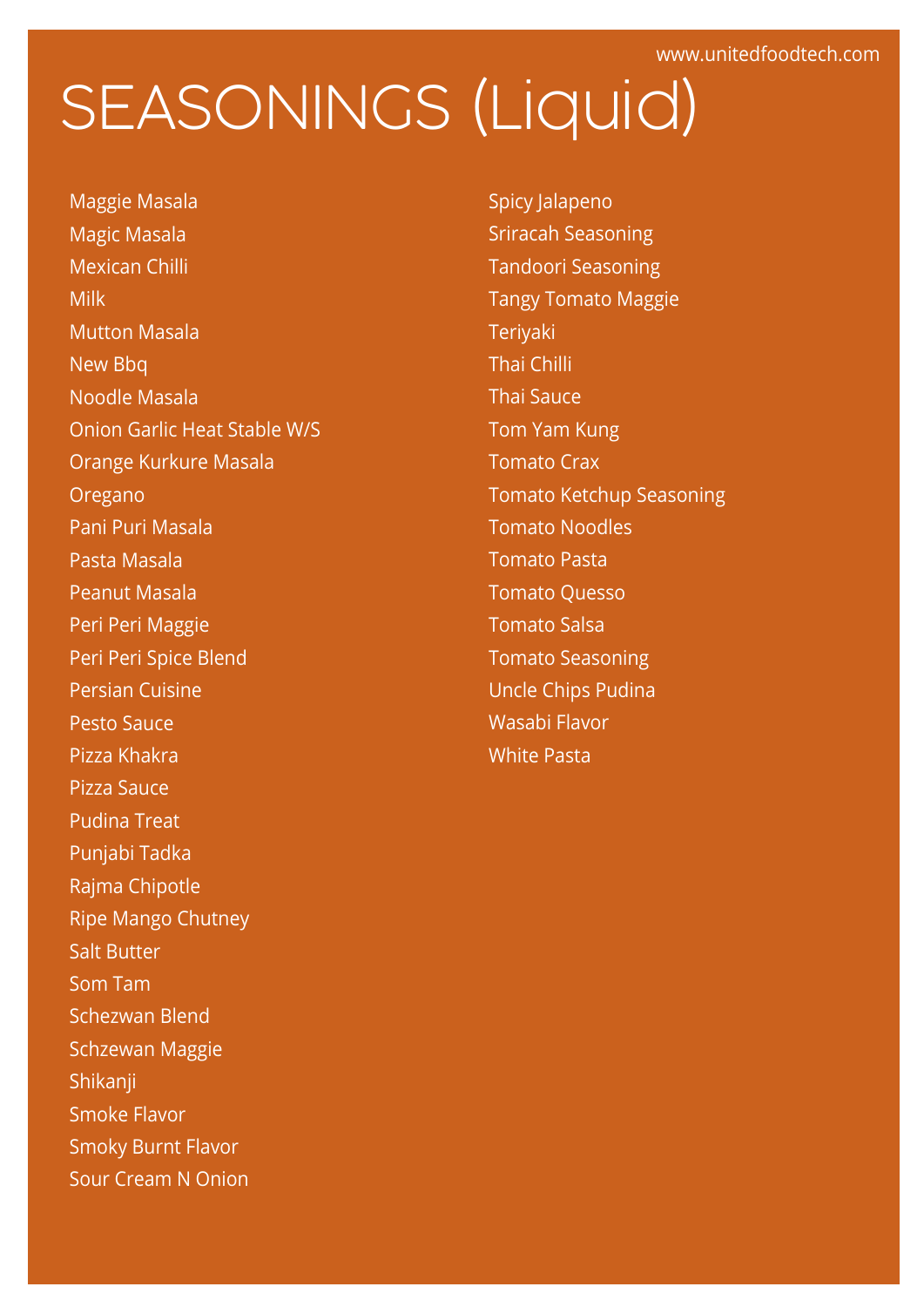### **OLEORESINS**

 Ajowan Seed Oleoresin Asafoetida Oleoresin Black Pepper Oleoresin 18 % VOC Basil Oleoresin Capsicum Oleoresin (CP) - 6% capsaicin Capsicum Oleoresin 1% capsaicin Capsicum Oleoresin 10% capsaicin Capsicum Oleoresin 2.5 % capsaicin Capsicum Oleoresin 5% capsaicin Cardamom (Big) Cardamom Oleoresin 40% VOC Cassia Bark Oleoresin 60% VOC Celery Seed Oleoresin Clove Bud Oleoresin 24% VOC Coriander Oleoresin (Green) 1.5 % VOC

 Coriander Oleoresin (Roasted) 1% VOC Cumin Seed Oleoresin 10% VOC Fennel Seed Oleoresin 5% VOC Fenugreek Oleoresin Garlic Oleoresin Ginger Oleoresin 30% VOC Green Chilli Oleoresin (6.6 % capsaicin) Green Ginger Oleoresin Mace Oleoresin 40% VOC Nutmeg Oleoresin 30% VOC Onion Oleoresin Pepper Long Oleoresin Turmeric Oleoresin 35% Curcumin White Pepper Oleoresin

### SPICE OILS

- Bay Leaf Black Pepper Cambodge Capsicum Caraway Seed Cardamom Cassia
- Celery Chilli Cinnamon Bark Clove Coriander Cumin Dill Seed
- Fennel Fenugreek Garlic Ginger Lemon Grass Mango Powder Marjoram
- Mustard Nutmeg Paprika Saffron Turmeric Vanilla White Pepper

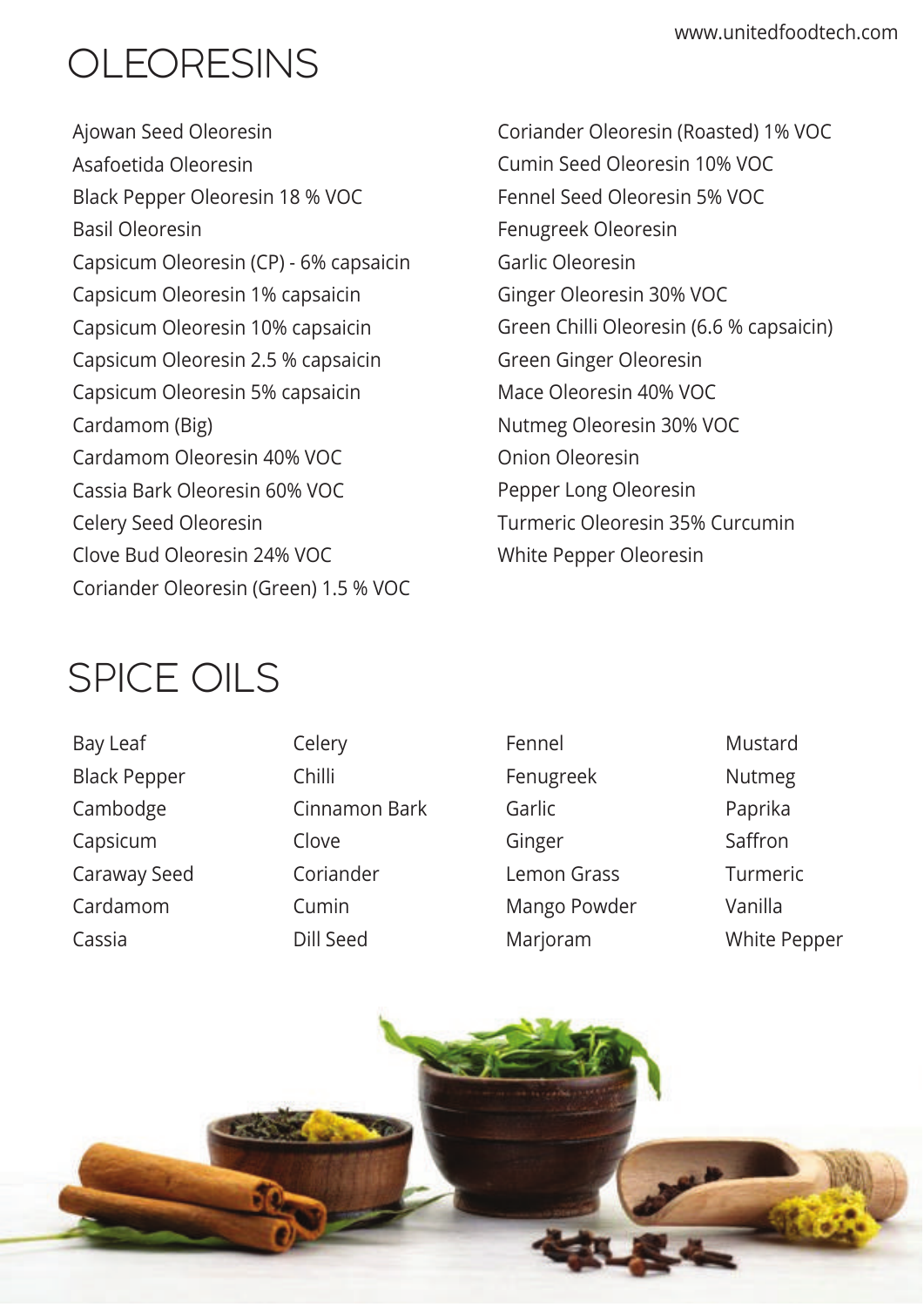### SEASONINGS for Indian Masala Blends

 Biryani Masala Chana Masala Chat Masala Chettinad Chicken Chicken Fry Masala Chicken Masala Fish Fry Masala Fish Masala Garam Masala Meat Masala Pav Bhaji Pickle Seasoning Rajma Masala Rasam Blend Sabzi Masala Sambar Powder Tandoori Masala Vegetable Masala

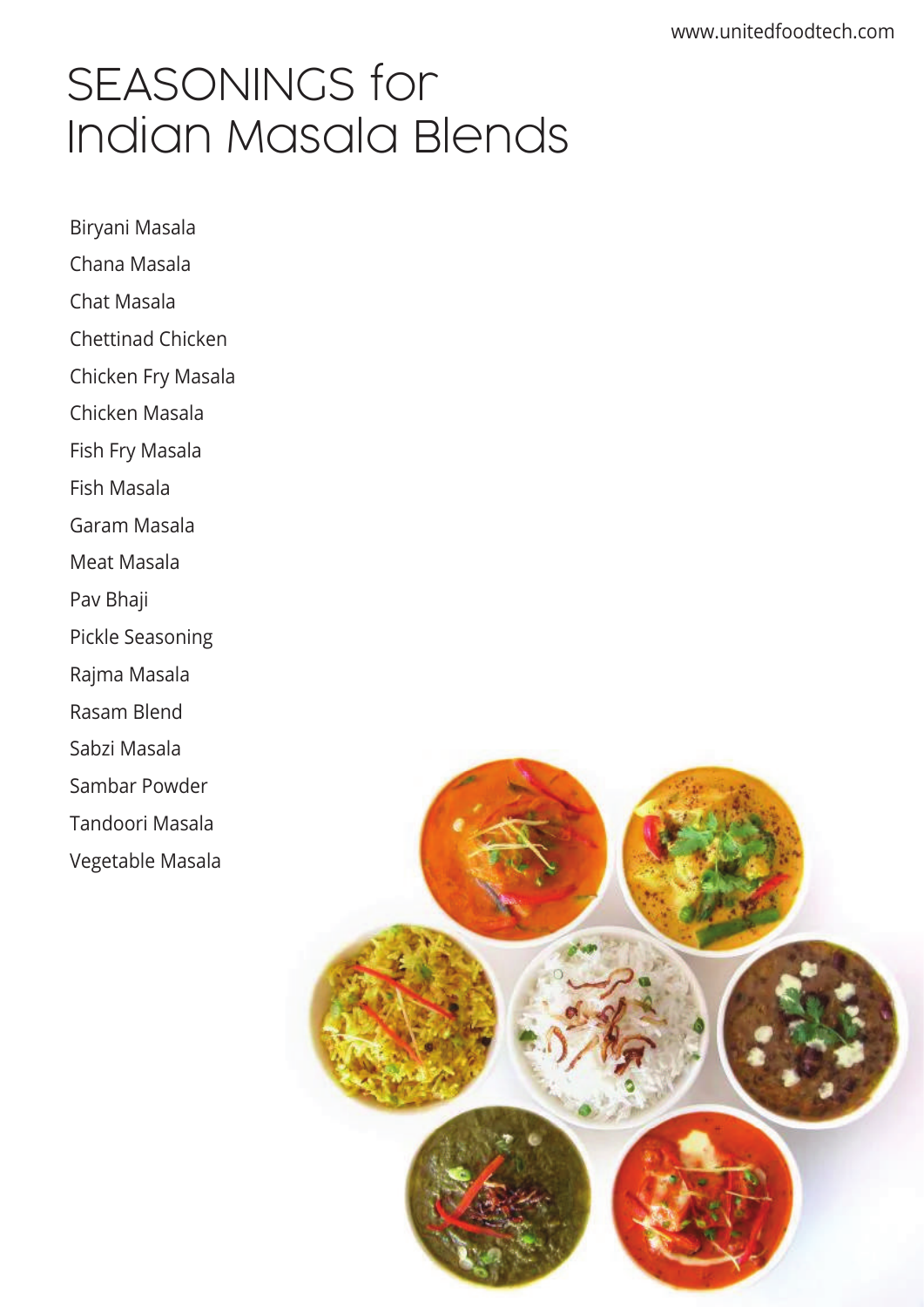### Fragrance Compounds

Attraction perfume Black Stallion Chandan **Citronella** Cool water perfume Daimond perfume DEP Base Detergent- Ariel Detergent- Jasmine Detergent- Lime Detergent- Rin Detergent- Surf Excel Detergent- Vimbar Fancy Fruity Guggal sandal Ibadat **Jasmine** Kewra Lavender Lemon Lemon Sanitizer Lily Luxury Rose Mix Fruit Mogra Oud Desire Oud Treasure Pineapple Red Rose

Rose Rose- G Sandal Sea breeze aqua Perfume Shampoo Shampoo- Amla Shampoo- Citrus Shampoo- Kewra Shampoo- Lemon Shampoo- Nyle Shampoo- Orange Shampoo- Rose Shampoo- Shikakai Shampoo- Sunsilk Shiv Hari Shiv Shakti Soap- Aloevera Soap- Aqua Soap- Coconut Soap- Coffee Soap Fragrance Soap- Jasmine Soap- Lavender Soap- Lime Soap- Luxury Soap- Neem Soap- Sandal Soap- Santoor Soap- Tea tree